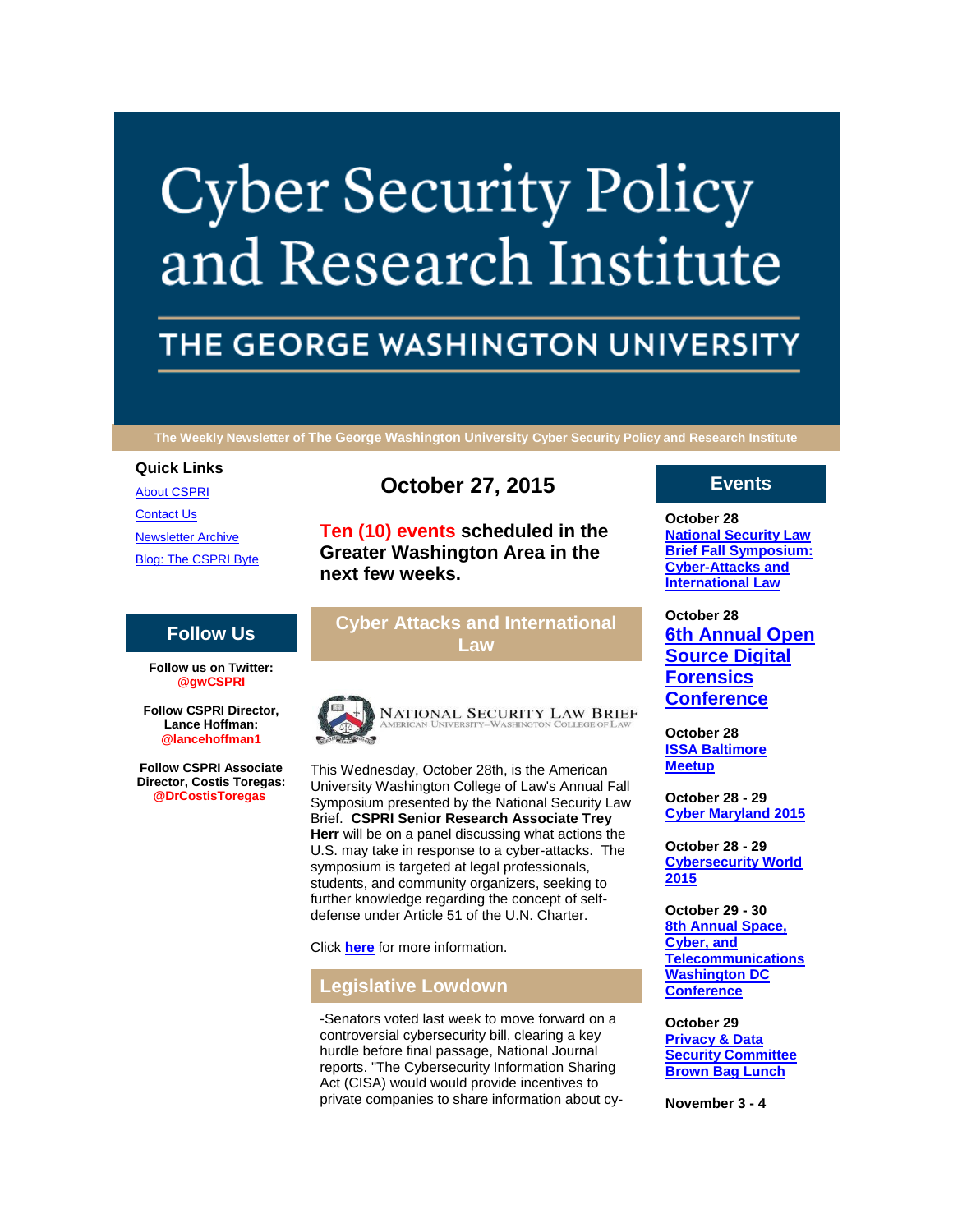berthreats with each other and with the government, with the goal of improving the cybersecurity of all involved," [writesK](http://r20.rs6.net/tn.jsp?e=001D40LX6puLNSQQWMLGnEk34Mu74ruHjC55K4ipZz96v7Vlz2SvE_hHAL7FQ-_Do5pBFaYm_nLMIj7HLRXQNcDpP0-ROj0YTwdad_6HCSH0g8lWhm4Yjgq2Sw3pxjm3PLl9AyyXHZsapeFQoLbWbXQo3M0yrWg5rIN_mjYdOF24vHEmxDBohG9sIQETXaRH5tsqLUFYLZsVmz_zT7qDi9H1OHPc07k6X_sQxKKtiTHOmxIhYCCu3ndrA==)aveh Waddell. "Although the bill passed out of the Senate Intelligence Committee earlier this year nearly unanimously, it has been denounced by privacy groups, civilliberty organizations, tech companies, and a few privacy hawks in the Senate for what they see as insufficient privacy protections."

Perhaps more significantly, President Obama says he will now support the bill. Waddell [reports](http://r20.rs6.net/tn.jsp?e=001D40LX6puLNSQQWMLGnEk34Mu74ruHjC55K4ipZz96v7Vlz2SvE_hHAL7FQ-_Do5pBFaYm_nLMIj7HLRXQNcDpP0-ROj0YTwdad_6HCSH0g8lWhm4Yjgq2RM1uPdKFSz33DP9Q9p_9Ihb_pK9vMAhv73XzIU2R2G73j2cccy_zrI7OhcWuTmR0hkM4xpF1XYlRVayeY_aANgB15_8f-nJU0hxOyzMuccLlgthK6Sn5Cg=) that the administration released a statement on the bill saying it was "'encouraged' by the effort from cosponsors Richard Burr and Dianne Feinstein to work in amendments and changes to their bill, which it said 'strengthened the legislation and incorporated important modifications to better protect privacy.'"

# **Cyber Security Policy News**

#### **Car safety update**

-The debate over whether new laws will make increasingly-networked new cars safer from hackers took center stage on Capitol Hill last week, with privacy and security groups warning that measures under consideration could stymie valuable research and actually make cars more vulnerable to attackers. "Maneesha Mithal, Associate Director of the Division of Privacy and Identity Protection of the Bureau of Consumer Protection at the Federal Trade Commission (FTC), told the committee that provisions in the legislation to make it illegal t[ohack](http://r20.rs6.net/tn.jsp?e=001D40LX6puLNSQQWMLGnEk34Mu74ruHjC55K4ipZz96v7Vlz2SvE_hHAL7FQ-_Do5pBFaYm_nLMIjiiwrXYnzNZgOBn0Pns151uJKj7DX41ER_anNxVDZKIfbpQ4s3YIF8X1HtOgooEMyPCgdIeVQe2w==)  [cars](http://r20.rs6.net/tn.jsp?e=001D40LX6puLNSQQWMLGnEk34Mu74ruHjC55K4ipZz96v7Vlz2SvE_hHAL7FQ-_Do5pBFaYm_nLMIjiiwrXYnzNZgOBn0Pns151uJKj7DX41ER_anNxVDZKIfbpQ4s3YIF8X1HtOgooEMyPCgdIeVQe2w==) would be counter-intuitive as researchers have notified manufacturers of crucial vulnerabilities in the past,["writes](http://r20.rs6.net/tn.jsp?e=001D40LX6puLNSQQWMLGnEk34Mu74ruHjC55K4ipZz96v7Vlz2SvE_hHAL7FQ-_Do5pBFaYm_nLMIjiiwrXYnzNZgOBn0Pns151--B6dI3hJBx7BTxhnSDXPmSp_uoQVPglTW290wqk6Ytn4LiK5HtOhnxrprBMoemdnAeP01zJo6pqTj77nGO5dzVSwaQzo9gzb0mleuqsq01zK9vBvCVS9KGPpH-olSXleMFRR-sk-ejqS3smS70SzjoNgTOJ67rE) Robert Abel for SC Magazine. "The National Automobile Dealers Association (NADA) on the other hand not only supported the initiative to outlaw car hacking but also urged the committee to include legislation to prevent hacking into dealership systems and other systems within the 'entire vehicle ecosystem.'"

#### **DHS will require search warrants: cell cite simulators**

-The Department of Homeland Security will require a search warrant going forward before using cell cite simulators, which are small devices that can identify mobile phone signals and place their general location, according to The Hill. Mario Trujillo [writes](http://r20.rs6.net/tn.jsp?e=001D40LX6puLNSQQWMLGnEk34Mu74ruHjC55K4ipZz96v7Vlz2SvE_hHAL7FQ-_Do5pBFaYm_nLMIjiPabVp9TnIDAkIGMpvufj9kERQh1V3EdidHrIQxXY8w0aXMPGVr9xKyCVG7m5xC4s332-GOmvMvMXqKU1kd3hwvQ5rKy5Gw6M4zyGAm0EJCnBKvYJAW_TpFho-GraFoFZw1ZMT0C8wCdJUh5s3ogm) that DHS pointed to Secret Service protection of the president and other important individuals as an exception to the warrant rule, where the facts on the ground make obtaining a search warrant 'impracticable.'

The decision comes amid revelations that the Internal Revenue Service (IRS) has spent tens of thousands of dollars on the surveillance devices,

## **[SINET Showcase 2015](http://r20.rs6.net/tn.jsp?e=001D40LX6puLNSQQWMLGnEk34Mu74ruHjC55K4ipZz96v7Vlz2SvE_hHAL7FQ-_Do5pBFaYm_nLMIjpOz9jyq8BWLymYPCkktM5QaXN8db9tseS2pB4rBWZQ-bs0UABX65CuK284VJhaKU=)**

**November 4 - 6 [International](http://r20.rs6.net/tn.jsp?e=001D40LX6puLNSQQWMLGnEk34Mu74ruHjC55K4ipZz96v7Vlz2SvE_hHAL7FQ-_Do5pBFaYm_nLMIjpOz9jyq8BWLymYPCkktM5QaXN8db9tseS2pB4rBWZQ-bs0UABX65CuK284VJhaKU=)  [Cryptographic Module](http://r20.rs6.net/tn.jsp?e=001D40LX6puLNSQQWMLGnEk34Mu74ruHjC55K4ipZz96v7Vlz2SvE_hHAL7FQ-_Do5pBFaYm_nLMIjpOz9jyq8BWLymYPCkktM5QaXN8db9tseS2pB4rBWZQ-bs0UABX65CuK284VJhaKU=)  [Conference](http://r20.rs6.net/tn.jsp?e=001D40LX6puLNSQQWMLGnEk34Mu74ruHjC55K4ipZz96v7Vlz2SvE_hHAL7FQ-_Do5pBFaYm_nLMIjpOz9jyq8BWLymYPCkktM5QaXN8db9tseS2pB4rBWZQ-bs0UABX65CuK284VJhaKU=)**

**November 10 [National Security and](http://r20.rs6.net/tn.jsp?e=001D40LX6puLNSQQWMLGnEk34Mu74ruHjC55K4ipZz96v7Vlz2SvE_hHAL7FQ-_Do5pBFaYm_nLMIjpOz9jyq8BWLymYPCkktM5QaXN8db9tseS2pB4rBWZQ-bs0UABX65CuK284VJhaKU=)  [the Cyber Threat](http://r20.rs6.net/tn.jsp?e=001D40LX6puLNSQQWMLGnEk34Mu74ruHjC55K4ipZz96v7Vlz2SvE_hHAL7FQ-_Do5pBFaYm_nLMIjpOz9jyq8BWLymYPCkktM5QaXN8db9tseS2pB4rBWZQ-bs0UABX65CuK284VJhaKU=)  [Landscape](http://r20.rs6.net/tn.jsp?e=001D40LX6puLNSQQWMLGnEk34Mu74ruHjC55K4ipZz96v7Vlz2SvE_hHAL7FQ-_Do5pBFaYm_nLMIjpOz9jyq8BWLymYPCkktM5QaXN8db9tseS2pB4rBWZQ-bs0UABX65CuK284VJhaKU=)**

**Click [here](http://r20.rs6.net/tn.jsp?e=001D40LX6puLNSQQWMLGnEk34Mu74ruHjC55K4ipZz96v7Vlz2SvE_hHAL7FQ-_Do5pBFaYm_nLMIjpOz9jyq8BWLymYPCkktM5QaXN8db9tseS2pB4rBWZQ-bs0UABX65ChsUqG1DLpS9hYoSyHYpJAg==) for detailed descriptions**